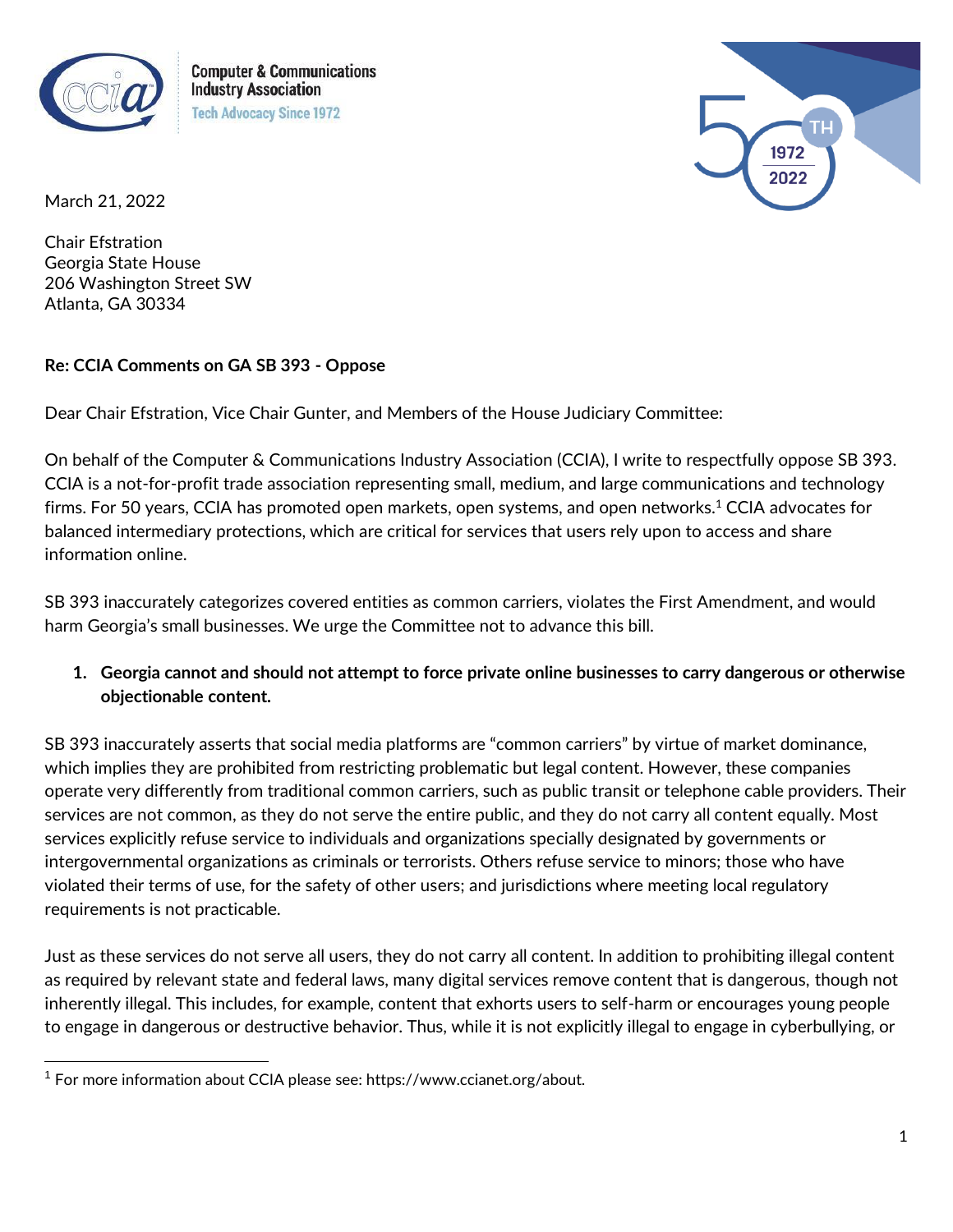to evangelize the American Nazi Party, many digital services nevertheless act on such content to uphold commitments to their user communities to combat dangerous or abhorrent categories of content or behavior.

Thus, were social media services compelled to treat all user-generated material with indifference, their platforms would be saturated with inappropriate and potentially dangerous content and behavior. Georgians would be exposed to foreign disinformation, Communist propaganda, and anti-American extremism, all of which is not inherently unlawful, and would appear to constitute a "viewpoint" under SB 393.

Setting aside the matter of whether the Legislature *should* impose upon private companies the obligation to convey the viewpoints of foreign propagandists and anti-American extremists, courts have been clear that social media companies are not common carriers.<sup>2</sup> The Legislature cannot circumvent the First Amendment by foisting upon an unwilling company a legal status it does not have. $3$ 

## **2. New regulations would impose duplicative responsibilities on businesses with no tangible benefit to consumers.**

SB 393 would require companies to compile, publish, and submit to the Georgia Public Service Commission biannual transparency reports containing information about content monitoring and removal practices. Many online platforms already voluntarily invest in generating such reports regularly and make them publicly available on their websites.<sup>4</sup> There is no need to generate additional bureaucracy to effectuate what the marketplace is already accomplishing.

Digital services invest significant resources into developing and carrying out content moderation practices that protect users from harmful or offensive material, and need flexibility in order to address new challenges as they emerge. Instead, the proposed requirements in SB 393 would mandate that services disclose sensitive information, including content moderation practices, algorithms, and techniques as well as training materials that could be exploited by bad actors. Georgia should not offer a roadmap to criminals and adversaries on how to defeat the measures the digital services employ to protect Georgians from online threats.

In addition, the bill's provisions related to terms of service are overly prescriptive and rather than protecting consumers from specific categories of content, may actually lead to the proliferation of racism, extremism, disinformation, harassment, and foreign interference.

<sup>2</sup> *See NetChoice LLC & CCIA v. Paxton*, 2021 WL 5755120 (W.D. Tex. Dec. 1, 2021), at n.3.

<sup>3</sup> *See Manhattan Community Access Corp. v. Halleck*, 139 S. Ct. 1921, 1932 (2019) ("certain private entities have rights to exercise editorial control over speech and speakers on their properties or platforms"). In any event, common carriers still retain First Amendment interests. *See PG&E v. Public Utils. Comm'n of Cal*., 475 U.S. 1, 12, 20-21 (1986). That SB 393 attempts to disclaim Constitutional conflicts in 46-6A-6(b) does not resolve this. The bill's self-contradictory language would only render it a dead letter.

<sup>4</sup> *See, e.g.*, https://transparencyreport.google.com/; https://transparency.fb.com/data/;

https://transparency.twitter.com/; https://policy.pinterest.com/en/transparency-report;

https://www.reddit.com/wiki/transparency; https://discord.com/tags/transparency-reports.